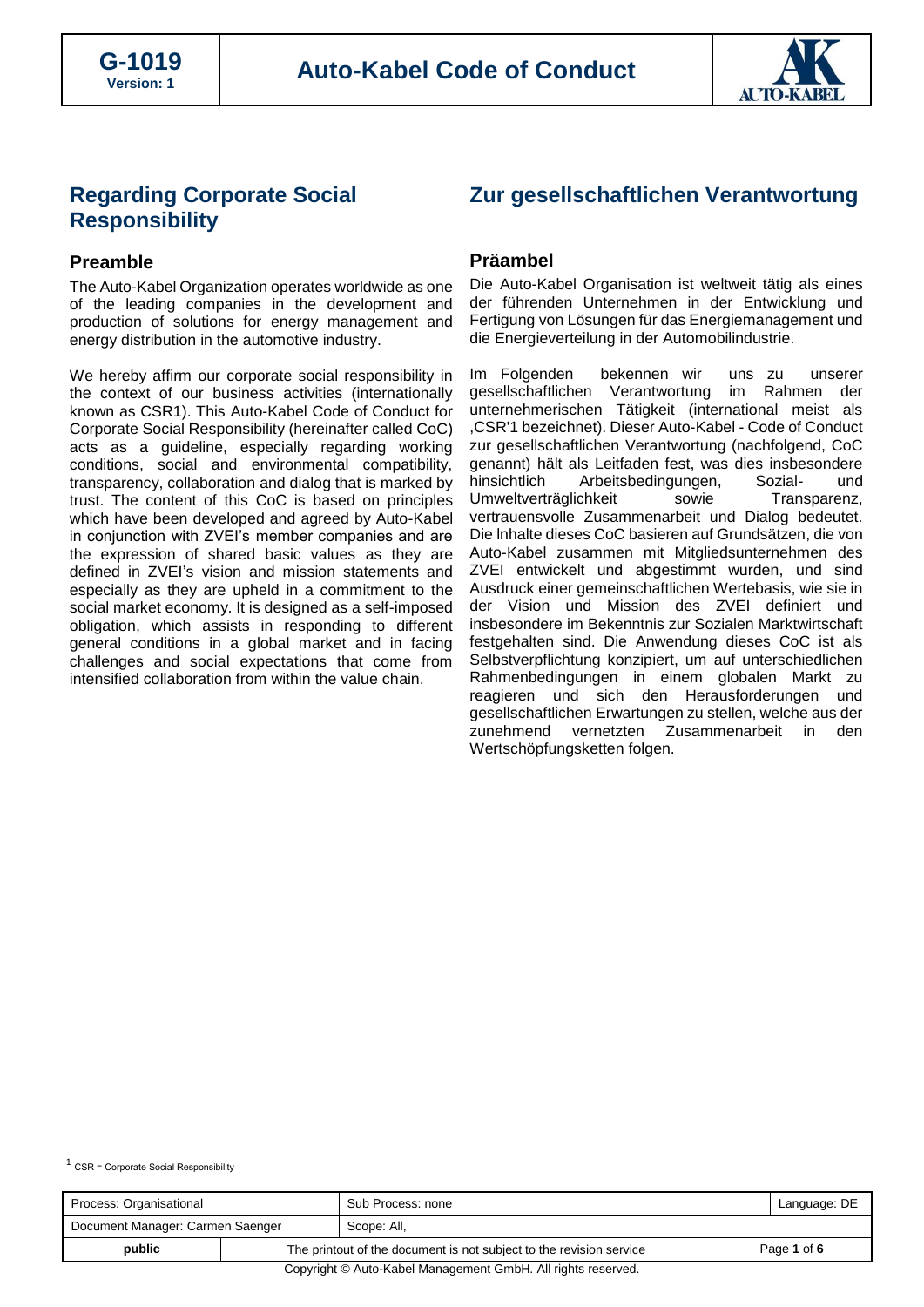

# **1 Basic Understanding of Social Responsibility in Corporate Management**

A mutual, basic understanding of social responsibility in corporate management forms the basis of this CoC. For the Auto-Kabel Organisation, this means that we assume responsibility by bearing in mind the consequences of our business decisions and actions, in economic, technological, social and environmental terms, and bringing about an appropriate balance of interests. Within the scope of our abilities and sphere of action, we voluntarily contribute to the well-being and the sustainable development of a global society, in those areas in which we operate. We are geared towards universally held ethical values and principals, especially integrity, honesty and respect for human dignity.

# **2 Where the CoC applies**

This CoC is valid for all worldwide branches and business units of the Auto-Kabel Group. The following principles and conduct guidelines apply uniformly to both management and all staff.

We commit to promoting adherence to the content of this CoC by our suppliers and in other parts of the value chain, within the scope of our abilities and sphere of action.

# **3 Core Values for Social Responsibility in Corporate Management**

We will proactively work to ensure that the values mentioned below are put into practice and adhered to both now and in the future.

# **3.1 Adherence to Laws**

We will abide by the laws in effect and other legal requirements of the countries where we are in business. For countries that have a weak institutional framework, we will carefully examine what good company practices from our home country should be applied to enable supportive, responsible company management.

# **1 Grundverständnis über gesellschaftlich verantwortliche Unternehmensführung**

Diesem CoC liegt ein gemeinsames Grundverständnis gesellschaftlich verantwortlicher Unternehmensführung zugrunde. Dies bedeutet für die Auto-Kabel Organisation, dass wir Verantwortung übernehmen, indem wir die Folgen unserer unternehmerischen Entscheidungen und Handlungen in ökonomischer, technologischer wie auch in sozialer und ökologischer Hinsicht bedenken und einen angemessenen Interessenausgleich herbeiführen. Wir tragen im Rahmen unserer jeweiligen Möglichkeiten und Handlungsräume freiwillig zum Wohle und zur nachhaltigen Entwicklung der globalen Gesellschaft an den Standorten bei, an denen wir tätig sind. Wir orientieren uns dabei an allgemeingültigen ethischen Werten und Prinzipien, insbesondere an Integrität und Rechtschaffenheit und am Respekt vor der Menschenwürde.

# **2 Geltungsbereich**

Dieser CoC gilt für alle Niederlassungen und Geschäftseinheiten der Auto-Kabel Gruppe weltweit. Die nachfolgenden Grundsätze und Verhaltensrichtlinien gelten dort einheitlich für die Geschäftsleitung und alle Mitarbeiterinnen und Mitarbeiter

Wir verpflichten uns, die Einhaltung der Inhalte dieses CoC auch bei unseren Lieferanten und in der weiteren Wertschöpfungskette im Rahmen unserer jeweiligen Möglichkeiten und Handlungsräume zu fordern.

# **3 Eckpunkte gesellschaftlich verantwortlicher Unternehmensführung**

Wir wirken aktiv darauf hin, dass die im Folgenden genannten Werte und Grundsätze nachhaltig beachtet und eingehalten werden.

# **3.1 Einhaltung der Gesetze**

Wir halten die geltenden Gesetze und sonstigen Rechtsvorschriften der Länder ein, in denen wir tätig sind. Bei Ländern mit schwachem institutionellem Rahmen prüfen wir sorgfältig, welche gute Unternehmenspraxis aus dem eigenen Heimatland für verantwortungsvolle Unternehmensführung unterstützend angewandt werden sollte.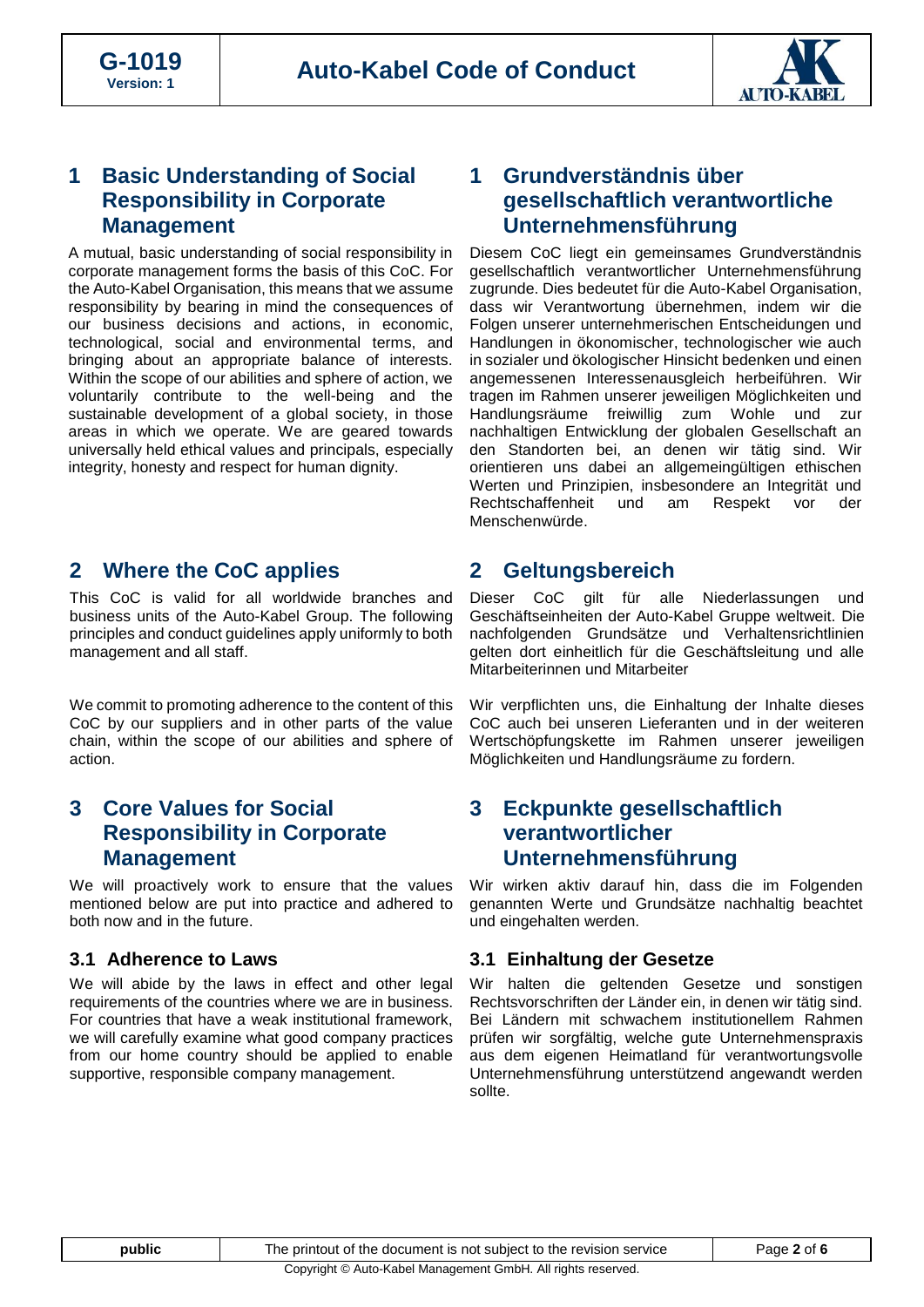

## **3.2 Integrity and Organizational Governance**

#### **3.2.1 General guideline**

Our activities are geared towards universally held ethical values and principals, especially integrity, honesty, respect of human dignity, openness and nondiscrimination based on religion, ideology, gender and ethnicity.

#### **3.2.2 Corruption and bribery**

We reject corruption and bribery as stated in the relevant UN Convention2. We use suitable means to promote transparency, trading with integrity, responsible leadership and company accountability.

#### **3.2.3 Business practice**

We pursue clean and recognized business practices and fair competition. In regards to competition, we focus on professional behavior and high standards of quality for work. We foster partnership and trusting interaction with the supervisory authorities. Additionally, we will hold to the parameters of the 'Guide for our Association Activity - Instructions for Compliance with Competition Law in the ZVEI.

# **3.3 Consumer Interests**

To the extent that these interests are affected, we abide by regulations that protect the consumer, as well as appropriate sales, marketing and information practices. Groups that are in special need of protection (e.g. protection of minors) will receive special attention.

## **3.4 Communication and Compliance with the CoC**

We will communicate in an open way and are oriented towards dialogue about the requirements of this CoC and about its implementation among employees, clients, suppliers and other stakeholders. Every document and all information will be duly produced. They will not be unfairly changed or destroyed. They will be properly stored. Every employee is responsible for complying with the principles of the CoC within his/her area of work. We are requested to speak to our line managers or personnel department if we become aware of breaches of the rules contained in this CoC. The information will be treated as confidential.

Any form of discrimination against employees or contract partners resulting from such a report, made in good faith, is forbidden.

# **3.2 Integrität und Organizational Governance**

#### **3.2.1 Generelle Orientierung**

Unser Handeln orientiert sich an allgemeingültigen ethischen Werten und Prinzipien, insbesondere an Integrität, Rechtschaffenheit, Respekt vor der Menschenwürde, Offenheit und Nichtdiskriminierung von Religion, Weltanschauung, Geschlecht und Ethik.

#### **3.2.2 Korruption und Bestechung**

Wir lehnen Korruption und Bestechung im Sinne der entsprechenden UN-Konvention2 ab. Wir fordern auf geeignete Weise Transparenz, integres Handeln und verantwortliche Führung und Kontrolle im Unternehmen.

#### **3.2.3 Geschäftspraktiken**

Wir verfolgen saubere und anerkannte Geschäftspraktiken und einen fairen Wettbewerb. Im Wettbewerb richten wir uns an professionellem Verhalten und qualitätsgerechter Arbeit aus. Mit den Aufsichtsbehörden pflegen wir einen partnerschaftlichen und vertrauensvollen Umgang. Wir halten uns zudem an die Vorgaben des "Leitfadens für die ZVEI Verbandsarbeit - Hinweise für ein kartellrechtskonformes Handeln im ZVEI.

# **3.3 Verbraucherinteressen**

Soweit diese betroffen sind, halten wir uns an verbraucherschützende Vorschriften sowie an angemessene Vertriebs-, Marketing- und lnformationspraktiken. Besonders schutzbedürftige Gruppen (z.B. Jugendschutz) genießen besondere Aufmerksamkeit.

## **3.4 Kommunikation und Umgang mit dem CoC**

Wir kommunizieren offen und dialogorientiert über die Anforderungen dieses CoC und über dessen Umsetzung gegenüber Mitarbeiterinnen und Mitarbeitern, Kunden, Lieferanten und anderen lnteressens- und Anspruchsgruppen. Alle Dokumente und Unterlagen werden pflichtgemäß erstellt, nicht unlauter verändert oder vernichtet und sachgerecht aufbewahrt.

Für die Einhaltung der Prinzipien des CoC ist jede Mitarbeiterin und jeder Mitarbeiter in seinem Arbeitsgebiet verantwortlich. Wir sind aufgefordert, dass wir uns an unsere Vorgesetzten oder die Personalabteilung wenden, wenn wir Verstöße gegen die in diesem CoC enthaltenen Regelungen feststellen. Die Hinweise werden vertraulich behandelt.

Jede Form der Benachteiligung von Mitarbeiterinnen und Mitarbeitern oder Vertragspartnern wegen einer Meldung, die in gutem Glauben erfolgt, ist dabei ausgeschlossen.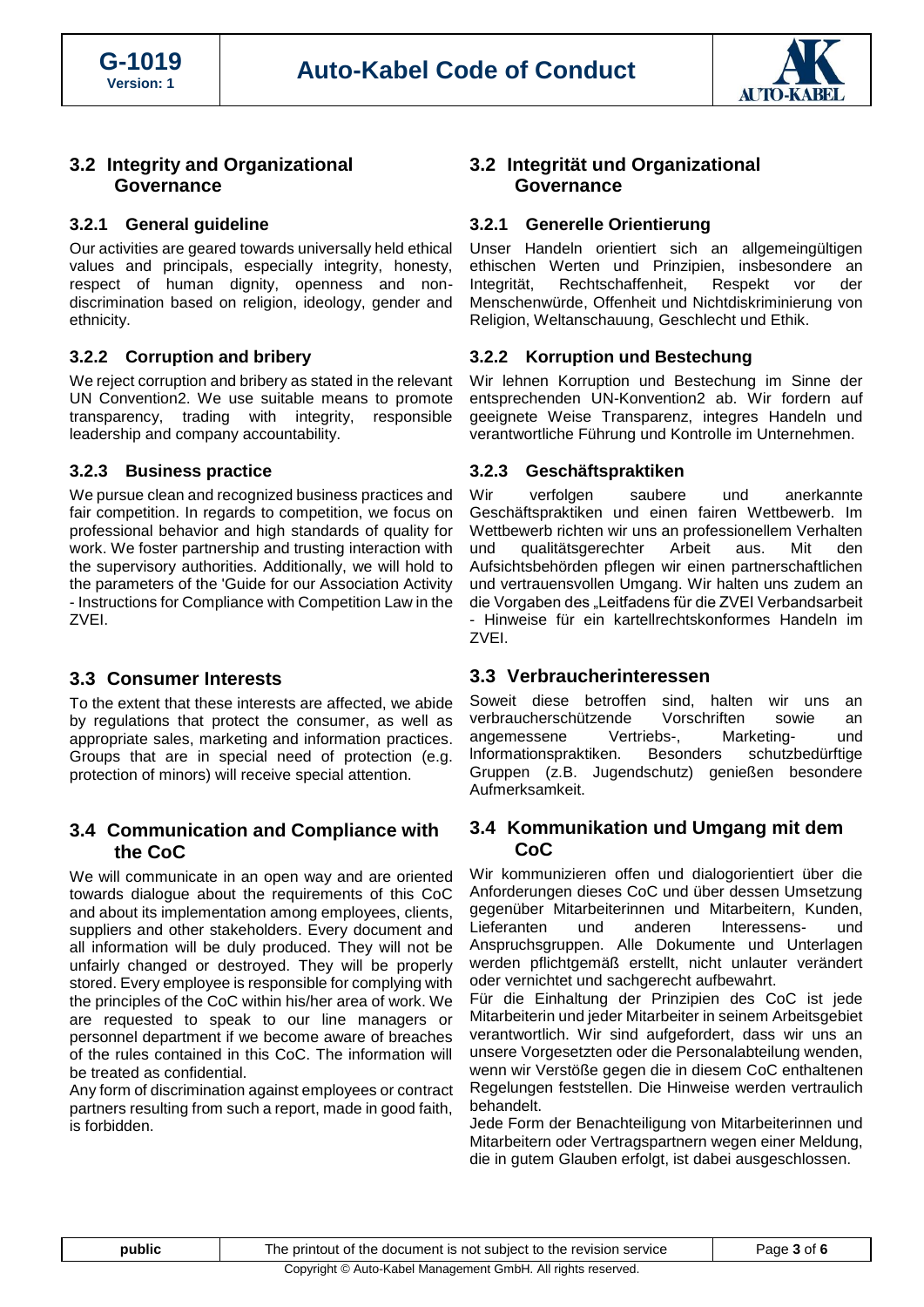

## **3.5 Human Rights**

We are committed to promote human rights. We respect human rights as stated in the Charter of the United Nations<sup>3</sup>, especially the following:

#### **3.5.1 Privacy**

Protection of privacy.

#### **3.5.2 Health and Safety**

Ensuring health and work safety, especially the guarantee of a safe and health-promoting work environment, avoiding accidents and injuries.

#### **3.5.3 Harassment**

Employee protection against corporal punishment and against physical, sexual, psychological or verbal harassment or abuse.

#### **3.5.4 Freedom of Conscience**

Protection and guarantee of the right to freedom of conscience and freedom of expression.

## **3.6 Working Conditions**

We abide the following core work standards from ILO<sup>4</sup>:

#### **3.6.1 Child Labor**

The prohibition of child labor, i.e. the employment of persons younger than 15 years old, as long as the local legal requirements do not specify a higher age limit and as long as no exceptions are permitted.<sup>5</sup>

#### **3.6.2 Forced Labor**

The prohibition of forced labor of any kind.<sup>6</sup>

#### **3.6.3 Wage Compensation**

Work standards concerning compensation, especially in regards to the level of compensation as stated in the laws and requirements that are in force<sup>7</sup>.

#### **3.5 Menschenrechte**

Wir setzen uns für die Forderung der Menschenrechte ein. Wir halten die Menschenrechte gemäß der UN-Menschenrechtscharta<sup>3</sup> ein, insbesondere die nachfolgend genannten:

#### **3.5.1 Privatsphäre**

Schutz der Privatsphäre.

#### **3.5.2 Gesundheit und Sicherheit**

Wahrung von Gesundheit und Arbeitssicherheit, insbesondere Gewährleistung eines sicheren und gesundheitsfördernden Arbeitsumfeldes, um Unfälle und Verletzungen zu vermeiden.

#### **3.5.3 Belästigung**

Schutz der Mitarbeiterinnen und Mitarbeiter vor körperlicher Bestrafung und vor physischer, sexueller, psychischer oder verbaler Belästigung oder Missbrauch.

#### **3.5.4 Meinungsfreiheit**

Schutz und Gewährung des Rechts auf Meinungsfreiheit und freie Meinungsäußerung.

## **3.6 Arbeitsbedingungen**

Wir halten die folgenden Kernarbeitsnormen der ILO<sup>4</sup> ein:

#### **3.6.1 Kinderarbeit**

Das Verbot von Kinderarbeit, d. h. der Beschäftigung von Personen jünger als 15 Jahre, sofern die örtlichen Rechtsvorschriften keine höheren Altersgrenzen festlegen und sofern keine Ausnahmen zulässig sind<sup>5</sup>.

#### **3.6.2 Zwangsarbeit**

Das Verbot von Zwangsarbeit jeglicher Art<sup>6</sup>.

#### **3.6.3 Entlohnung**

Die Arbeitsnormen hinsichtlich der Vergütung, insbesondere hinsichtlich des Vergütungsniveaus gemäß den geltenden Gesetzen und Bestimmungen<sup>7</sup>.

<sup>2</sup> Übereinkommen der Vereinten Nationen gegen Korruption von 2003, in Kraft seit 2005

<sup>3</sup> Allgemeine Erklärung der Menschenrechte, UN-Resolution 217A (III) von 1948

<sup>4</sup> ILO= International Labour Organisation = Internationale Arbeitsorganisation

<sup>&</sup>lt;sup>5</sup> ILO-Konvention Nr. 138 von 1973 und Ilo Konvention Nr. 182 von 1999

<sup>6</sup> ILO-Konvention Nr.29 von 1930 und ILO-Konvention Nr.105 von 1957

<sup>&</sup>lt;sup>7</sup> ILO-Konvention Nr.100 von 1951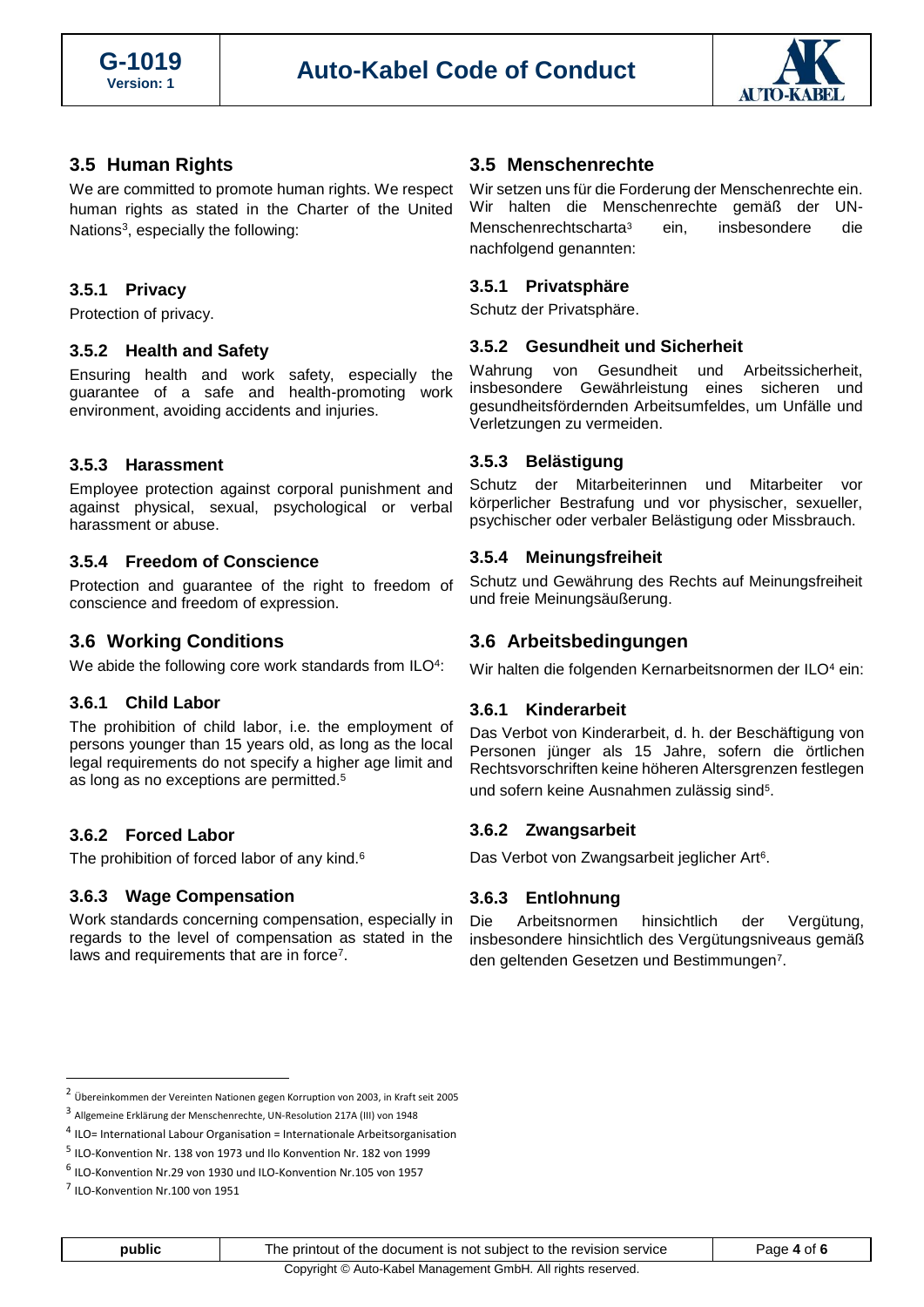

### **3.6.4 Employee Rights**

Respecting the rights of the employee to freedom of association, freedom of assembly and collective bargaining, as long as this is legally permitted and possible in the respective country<sup>8</sup>

#### **3.6.5 Prohibition of Discrimination**

Treatment of all employees in a non-discriminatory fashion. 9

# **3.7 Hours of Work**

We abide by work standards concerning maximum permitted working hours.

## **3.8 Environmental Protection**

We fulfill the requirements and the standards for environmental protection that affect our operations and act in an environmentally conscious way at all operational locations. For additional responsibility with natural resources, we hold to the principles of the Rio Declaration.<sup>10</sup>

## **3.9 Civic Commitment**

We contribute to the social and economic development of the countries and regions where we are in business and promote appropriate, volunteer activities by our employees.

#### **3.10 Conflicts of Interest**

We are loyal to our companies and avoid conflicts of interest. These regularly occur where our personal interests run counter to the best interests of the Auto-Kabel organization. In this regard, "personal" interests may also relate to family members or friends. Conflicts of interest can arise, in particular, as a result of entering into a private business transaction with competitors, suppliers or customers or as a result of moonlighting. We therefore notify our line managers or the personnel department of potential conflicts of interest and resolve them in the best interests of the Auto-Kabel organization.

# **3.11 Data Protection**

We promote data protection. In order to protect personal data, it can only be collected, processed and used in accordance with data protection legislation. We treat the personal information of employees, as well as that of customers, business partners and suppliers, as confidential, and safeguard it against unauthorised access.

#### **3.6.4 Arbeitnehmerrechte**

Die Respektierung des Rechts der Arbeitnehmer auf Koalitionsfreiheit, Versammlungsfreiheit sowie auf Kollektiv- und Tarifverhandlungen, soweit dies in dem jeweiligen Land rechtlich zulässig und möglich ist.8

#### **3.6.5 Diskriminierungsverbot**

Diskriminierungsfreie Behandlung aller Mitarbeiterinnen und Mitarbeiter.<sup>9</sup>

# **3.7 Arbeitszeit**

Wir halten die Arbeitsnormen hinsichtlich der höchst zulässigen Arbeitszeit ein.

## **3.8 Umweltschutz**

Wir erfüllen die Bestimmungen und Standards zum Umweltschutz, die seine jeweiligen Betriebe betreffen, und handeln an allen Standorten umweltbewusst. Wir gehen ferner verantwortungsvoll mit natürlichen Ressourcen um gemäß den Grundsätzen der Rio-Deklaration.10

## **3.9 Bürgerschaftliches Engagement**

Wir tragen zur gesellschaftlichen und ökonomischen Entwicklung des Landes und der Region bei, in der wir tätig sind und fördern entsprechende freiwillige Aktivitäten unserer Mitarbeiterinnen und Mitarbeiter.

#### **3.10 Interessenskonflikte**

Wir sind loyal gegenüber unserem Unternehmen und vermeiden Interessenskonflikte, Solche liegen regelmäßig dann vor, wenn unsere persönlichen Interessen nicht mit dem besten Interesse der Auto-Kabel Organisation übereinstimmen. Hierbei können sich "persönliche" Interessen auch auf Familienmitglieder oder Freunde beziehen. Interessenskonflikte können insbesondere durch Eingehen privater Geschäftsbeziehungen mit Wettbewerbern, Lieferanten oder Kunde oder durch Aufnehmen einer Nebentätigkeit entstehen. Wir informieren daher unsere Vorgesetzen oder die Personalabteilung über potenzielle Interessenskonflikte und lösen diese im besten Interesse der Auto-Kabel Organisation.

# **3.11 Datenschutz**

Wir setzen uns für Datenschutz ein. Zum Schutz personenbezogener Daten dürfen diese nur im Rahmen der datenschutzrechtlichen Bestimmungen erhoben, verarbeitet und genutzt werden. Persönliche Informationen über Mitarbeiterinnen und Mitarbeiter sowie Kunden, Geschäftspartner und Lieferanten behandeln wir vertraulich und sichern sie vor unberechtigtem Zugriff.